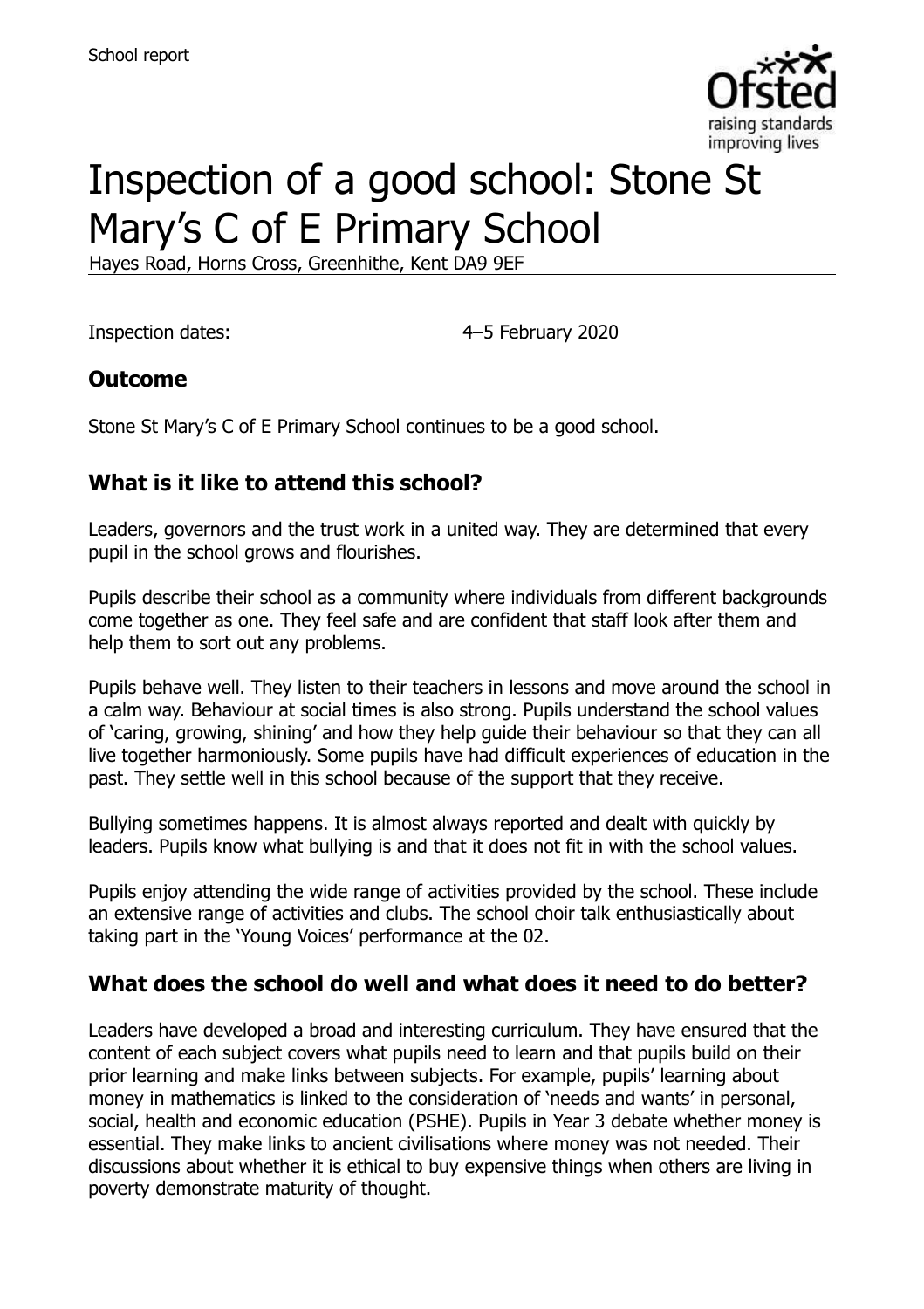

The development of reading is a high priority in this school. The foundations are set in Reception, through the systematic teaching of phonics. Lessons are well organised and effective. Teachers use assessment well. They make sure that children who are struggling receive the right support and do not get left behind. Most teachers receive training to teach phonics. This ensures that pupils have effective support in their reading throughout the school.

Guided reading sessions focus on the teaching of specific skills in reading. For example, pupils in Year 6 develop their use of inference. They understand that this involves identifying the 'hidden meaning'. Pupils appreciate the guidance that teachers provide when they choose their reading books. They say that this makes sure that the texts have the right level of challenge. They also enjoy it when their teacher reads to them. One pupil told me that this helped her develop imagery. She explained that when her teacher read the book 'The Boy at the Back of the Class', she gained 'a better understanding of the struggles of refugees'.

Leaders want every child to succeed. This includes pupils with special educational needs and/or disabilities (SEND). The school has developed effective processes for the identification of their needs. This mostly ensures that pupils with SEND receive the right support. They remain in class and enjoy the full curriculum. Leaders are aware, however, that, in some classes, the provision is not always effective. In these cases, there is an over-reliance on adult support and learning is not secure.

Leaders want pupils to become caring and responsible young people. Pupils enjoy taking on positions of responsibility. They become members of the school and eco councils. Here, pupils are able to develop their leadership and organisational skills. They use these skills in a range of activities, including charity work. Classrooms are purposeful places. Pupils understand the rules for how to behave when learning. They respond positively to instructions, work cooperatively and take time to listen to each other.

All staff are proud to work at this school. They feel well supported in their work and say that leaders genuinely care about staff workload. They appreciate the opportunity to work in small teams. This helps reduce the amount of work that they need to do.

# **Safeguarding**

The arrangements for safeguarding are effective.

Leaders take their safeguarding role seriously. They provide training for all staff so that they are confident in taking the right action should a concern arise.

Staff know their pupils and families well. This ensures that they can spot the signs that extra support is required at an early stage. Leaders work with outside agencies so that families get the help that they need.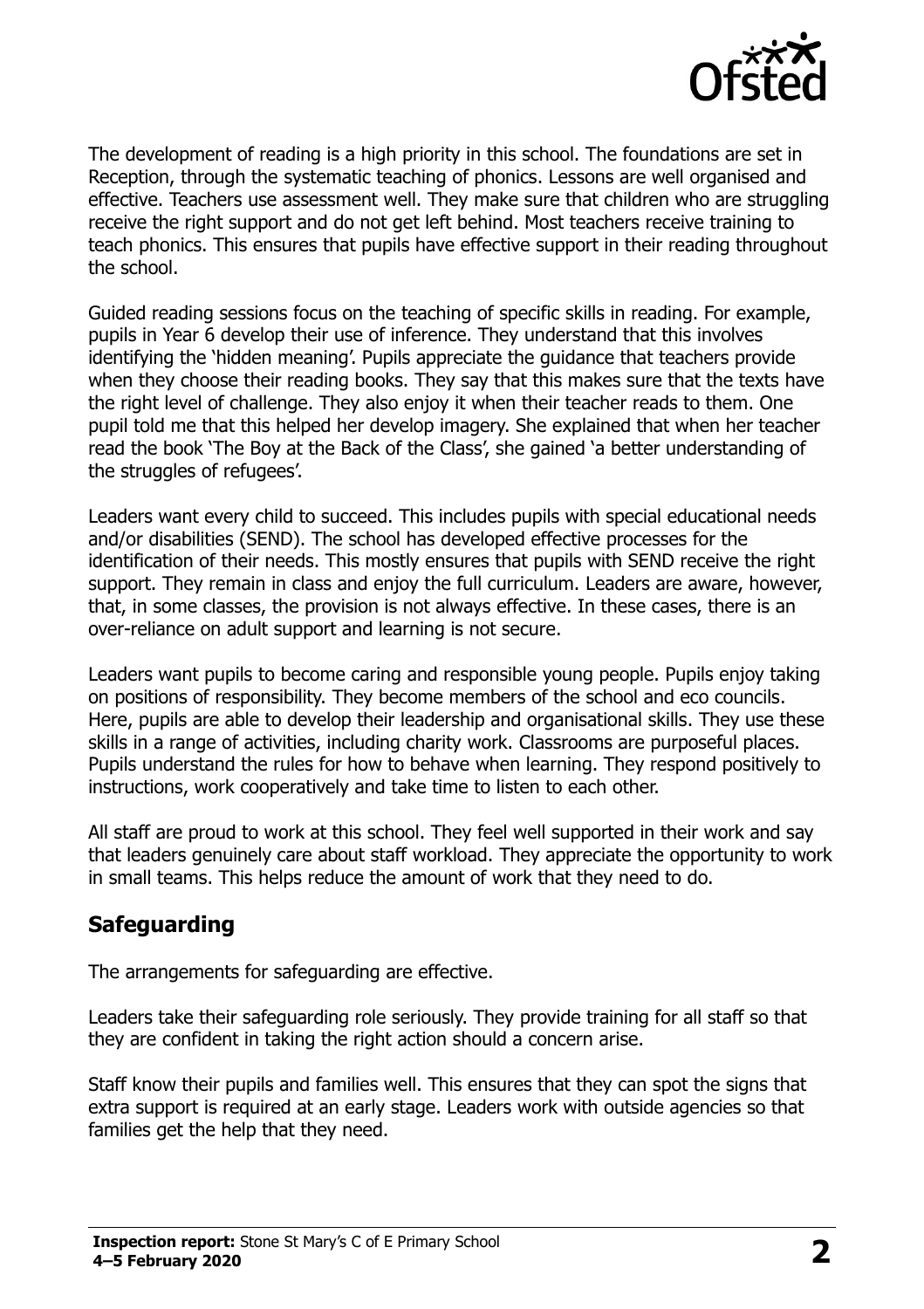

Pupils know how to keep themselves safe. They are aware of the dangers in using the internet and how to minimise risk. They know that if they have any concerns they can talk to an adult.

# **What does the school need to do to improve?**

# **(Information for the school and appropriate authority)**

■ The curriculum is generally adapted well so that pupils with SEND can access the curriculum and learn well. However, this is not the case in all classes. Leaders are aware that where pupils with SEND are over-reliant on adult support, their learning is less secure. They should continue to ensure that staff have the training they need, and that provision is monitored carefully to make sure that the needs of all pupils with special educational needs are met effectively.

# **Background**

When we have judged a school to be good, we will then normally go into the school about once every four years to confirm that the school remains good. This is called a section 8 inspection of a good school or non-exempt outstanding school. We do not give graded judgements on a section 8 inspection. However, if we find some evidence that the school could now be better than good or that standards may be declining, then the next inspection will be a section 5 inspection. Usually this is within one to two years of the date of the section 8 inspection. If we have serious concerns about safeguarding, behaviour or the quality of education, we will convert the section 8 inspection to a section 5 inspection immediately.

This is the first section 8 inspection since we judged the predecessor school, Stone St Mary's C of E Primary School, to be good on 7–8 May 2014.

# **How can I feed back my views?**

You can use [Ofsted Parent View](https://parentview.ofsted.gov.uk/) to give Ofsted your opinion on your child's school, or to find out what other parents and carers think. We use Ofsted Parent View information when deciding which schools to inspect, when to inspect them and as part of their inspection.

The Department for Education has further quidance on how to complain about a school.

If you are the school and you are not happy with the inspection or the report, you can [complain to Ofsted.](https://www.gov.uk/complain-ofsted-report)

# **Further information**

You can search for [published performance information](http://www.compare-school-performance.service.gov.uk/) about the school.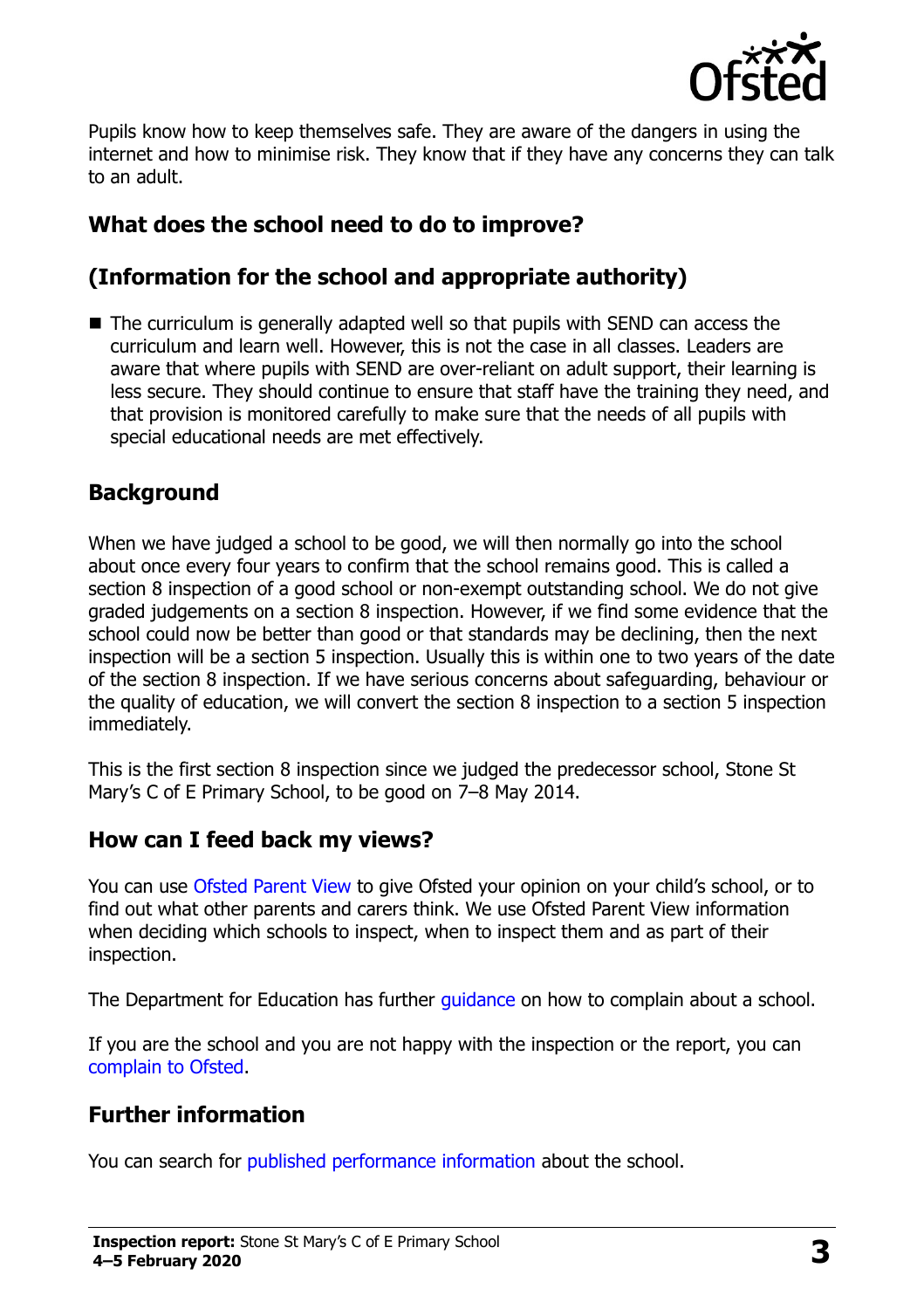

In the report, '[disadvantaged pupils](http://www.gov.uk/guidance/pupil-premium-information-for-schools-and-alternative-provision-settings)' refers to those pupils who attract government pupil premium funding: pupils claiming free school meals at any point in the last six years and pupils in care or who left care through adoption or another formal route.

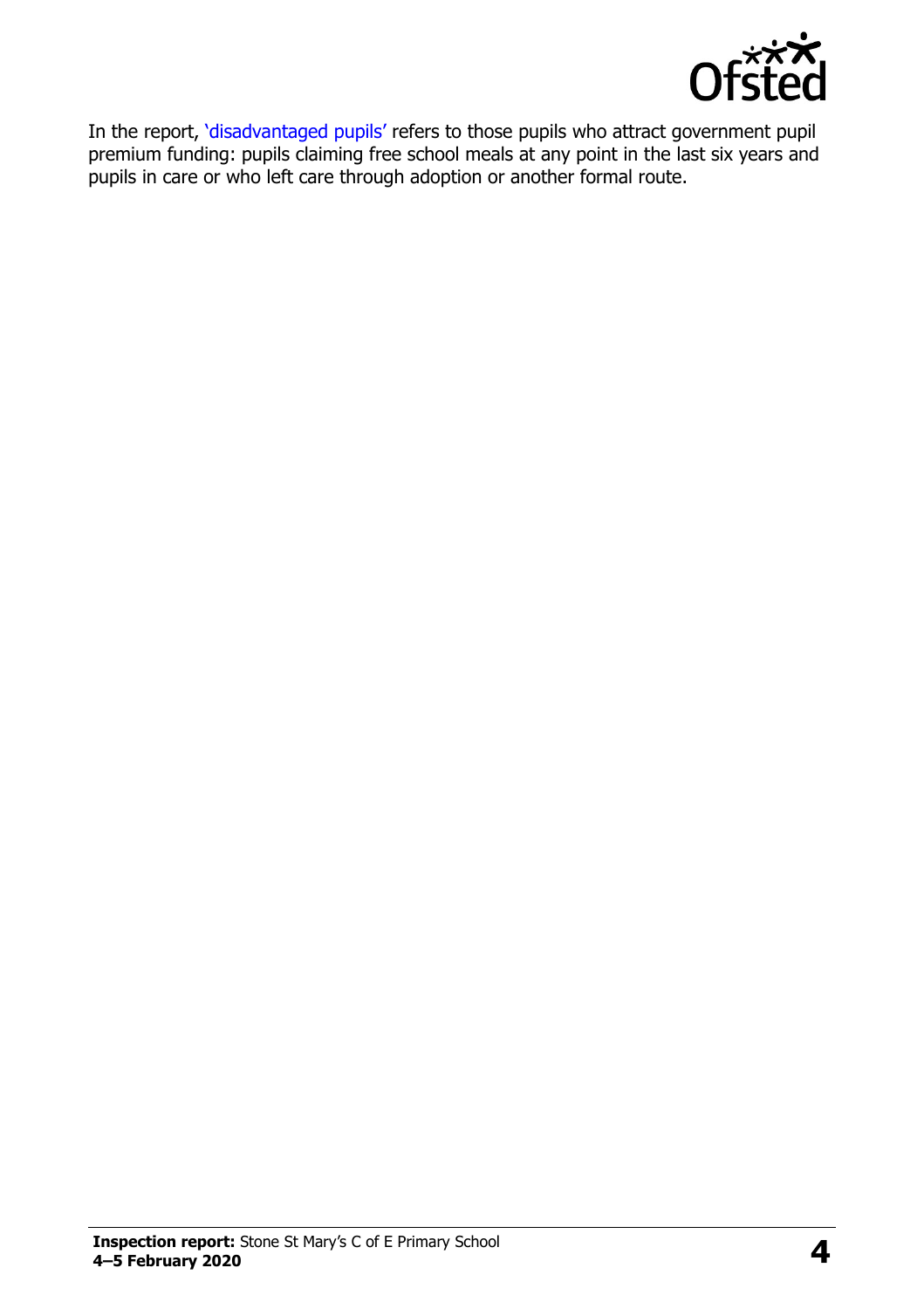

#### **School details**

| Unique reference number             | 144098                |
|-------------------------------------|-----------------------|
| <b>Local authority</b>              | Kent                  |
| <b>Inspection number</b>            | 10122238              |
| <b>Type of school</b>               | Primary               |
| <b>School category</b>              | Academy converter     |
| Age range of pupils                 | 4 to 11               |
| <b>Gender of pupils</b>             | Mixed                 |
| Number of pupils on the school roll | 635                   |
| <b>Appropriate authority</b>        | Board of trustees     |
| <b>Chair of trust</b>               | Anthony Smith         |
| <b>Headteacher</b>                  | Jane Rolfe            |
| Website                             | www.stone.kent.sch.uk |
| Date of previous inspection         | 7-8 May 2014          |

# **Information about this school**

- Stone St Mary's joined Aletheia Anglican Academies Trust in April 2017.
- The school had its last section 48 inspection, to inspect the religious character of the school, on 5 February 2016.
- The school is larger than the average primary school. It has grown to a three-form entry primary school and is full in all year groups.
- The school operates a breakfast club.

# **Information about this inspection**

- We did deep dives in: reading, mathematics, art and PSHE. We discussed curriculum design with leaders, carried out lesson visits, scrutinised pupils' work and spoke to teachers and pupils from lessons visited about the curriculum.
- I held meetings with the headteacher, other leaders and teachers.
- I met with the safeguarding lead and reviewed the school's single central record. I looked at a range of safeguarding documentation, including a sample of case files, and spoke to pupils and staff.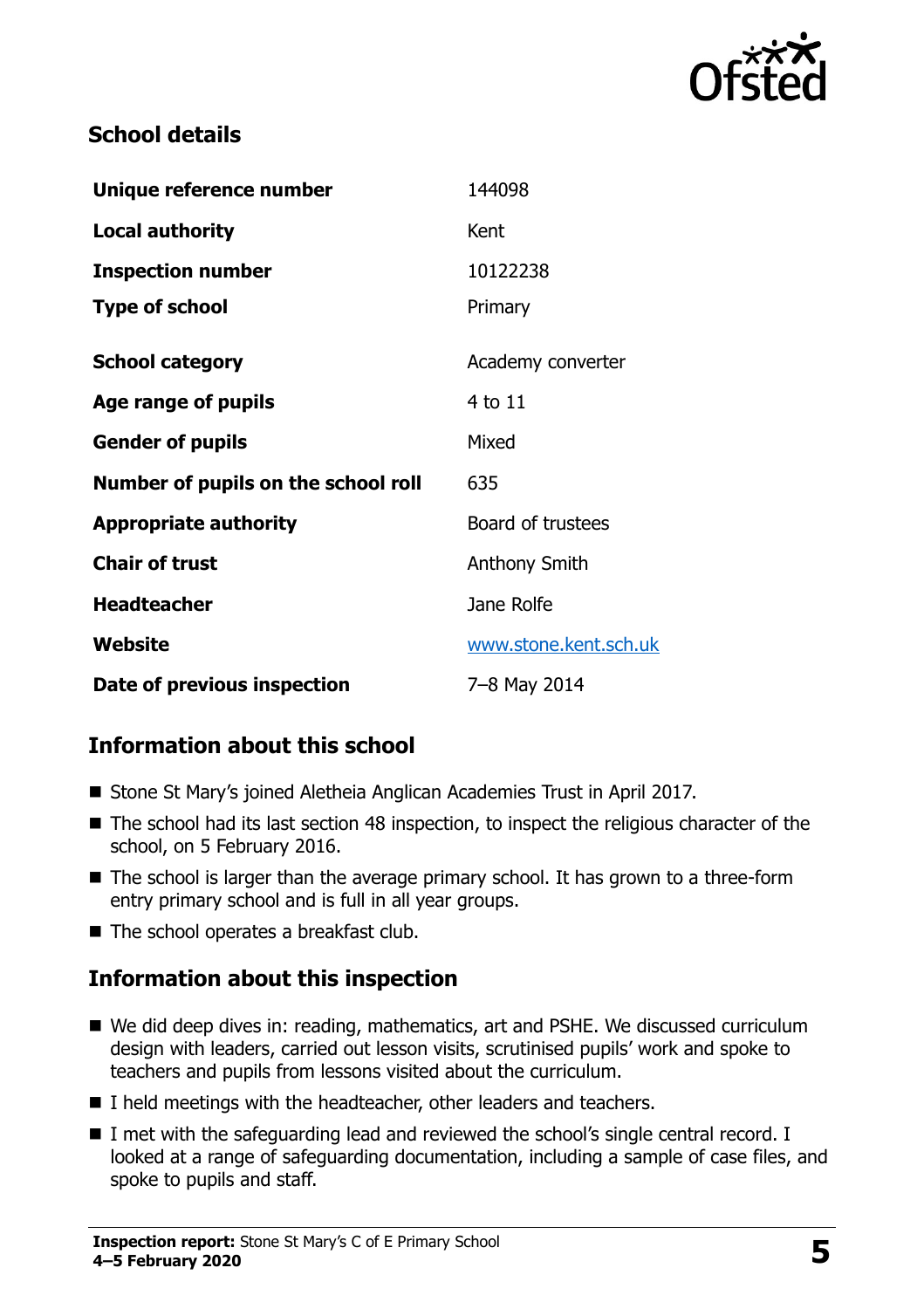

- $\blacksquare$  I met with four governors, including the chair of governors.
- I met with three members of the trust, including the chief executive officer (CEO) and the chair of the trust.
- I considered the views of 94 responses to the Ofsted Parent View survey, and 92 additional free-text responses. I also considered the views of 208 responses to the pupils' survey and 44 responses to the survey for staff.

#### **Inspection team**

Stephanie Scutter, lead inspector **Ofsted Inspector** 

Lizzie Jeanes Ofsted Inspector